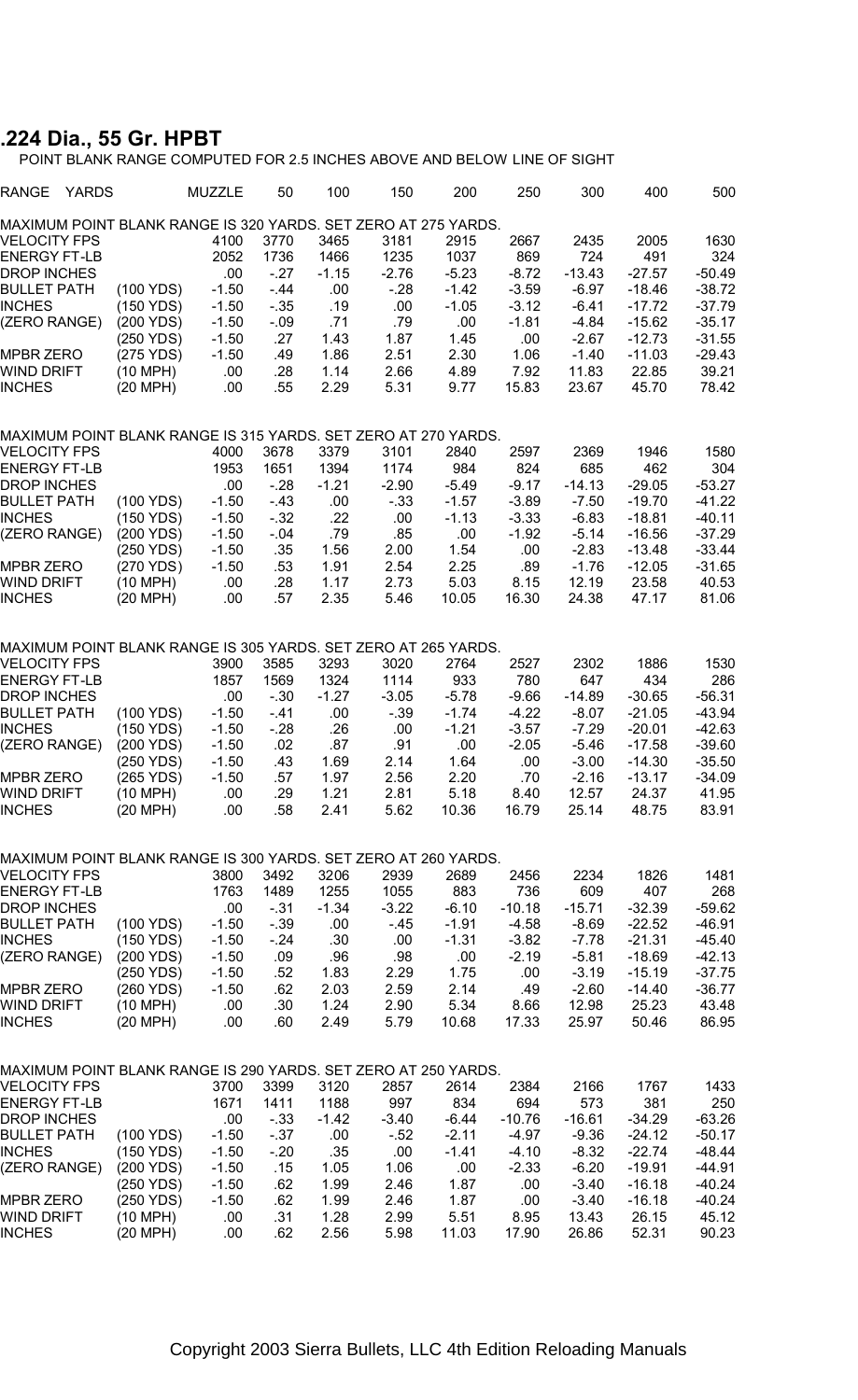| MAXIMUM POINT BLANK RANGE IS 285 YARDS. SET ZERO AT 245 YARDS. |            |         |         |         |         |         |          |          |          |          |
|----------------------------------------------------------------|------------|---------|---------|---------|---------|---------|----------|----------|----------|----------|
| VELOCITY FPS                                                   |            | 3600    | 3306    | 3033    | 2776    | 2538    | 2312     | 2098     | 1708     | 1385     |
| <b>ENERGY FT-LB</b>                                            |            | 1582    | 1335    | 1123    | 941     | 786     | 653      | 537      | 356      | 234      |
| <b>DROP INCHES</b>                                             |            | .00     | $-35$   | $-1.50$ | $-3.59$ | $-6.81$ | $-11.39$ | $-17.59$ | $-36.38$ | $-67.24$ |
| <b>BULLET PATH</b>                                             | (100 YDS)  | $-1.50$ | $-35$   | .00     | $-59$   | $-2.32$ | $-5.39$  | $-10.10$ | $-25.89$ | $-53.75$ |
| <b>INCHES</b>                                                  | (150 YDS)  | $-1.50$ | $-15$   | .40     | .00     | $-1.53$ | $-4.40$  | $-8.91$  | $-24.30$ | $-51.77$ |
|                                                                | (200 YDS)  | $-1.50$ | .23     | 1.16    | 1.14    | .00     |          | $-6.62$  | $-21.25$ | $-47.96$ |
| (ZERO RANGE)                                                   |            |         |         |         |         |         | $-2.50$  |          |          |          |
|                                                                | (250 YDS)  | $-1.50$ | .73     | 2.16    | 2.64    | 2.00    | .00      | $-3.63$  | $-17.26$ | $-42.97$ |
| MPBR ZERO                                                      | (245 YDS)  | $-1.50$ | .67     | 2.05    | 2.48    | 1.78    | $-27$    | $-3.95$  | $-17.70$ | $-43.52$ |
| WIND DRIFT                                                     | (10 MPH)   | .00     | .32     | 1.32    | 3.09    | 5.70    | 9.26     | 13.91    | 27.16    | 46.87    |
| <b>INCHES</b>                                                  | (20 MPH)   | .00     | .64     | 2.65    | 6.18    | 11.40   | 18.53    | 27.83    | 54.31    | 93.75    |
| RANGE<br>YARDS                                                 |            | MUZZLE  | 50      | 100     | 150     | 200     | 250      | 300      | 400      | 500      |
| MAXIMUM POINT BLANK RANGE IS 280 YARDS. SET ZERO AT 240 YARDS. |            |         |         |         |         |         |          |          |          |          |
| VELOCITY FPS                                                   |            | 3500    | 3213    | 2945    | 2695    | 2462    | 2240     | 2029     | 1650     | 1338     |
| <b>ENERGY FT-LB</b>                                            |            | 1495    | 1261    | 1059    | 887     | 740     | 612      | 503      | 332      | 218      |
| DROP INCHES                                                    |            | .00     | $-37$   | $-1.59$ | $-3.80$ | $-7.22$ | $-12.07$ | $-18.66$ | -38.66   | $-71.62$ |
| <b>BULLET PATH</b>                                             | (100 YDS)  | $-1.50$ | $-33$   | .00     | $-67$   | $-2.55$ | $-5.86$  | $-10.90$ | $-27.82$ | $-57.70$ |
| <b>INCHES</b>                                                  | (150 YDS)  | $-1.50$ | $-10$   | .45     | .00     | $-1.65$ | $-4.73$  | $-9.55$  | $-26.02$ | $-55.45$ |
| (ZERO RANGE)                                                   | (200 YDS)  | $-1.50$ | .31     | 1.27    | 1.24    | .00     | $-2.67$  | $-7.08$  | $-22.73$ | $-51.33$ |
|                                                                | (250 YDS)  | $-1.50$ | .84     | 2.34    | 2.84    | 2.14    | .00      | $-3.87$  | $-18.45$ | $-45.98$ |
| MPBR ZERO                                                      | (240 YDS)  | $-1.50$ | .73     | 2.11    | 2.49    | 1.68    | $-58$    | $-4.57$  | $-19.38$ | $-47.14$ |
| WIND DRIFT                                                     | (10 MPH)   | .00     | .33     | 1.37    | 3.20    | 5.90    | 9.60     | 14.44    | 28.24    | 48.75    |
| <b>INCHES</b>                                                  | (20 MPH)   | .00     | .66     | 2.74    | 6.39    | 11.80   | 19.20    | 28.88    | 56.47    | 97.51    |
|                                                                |            |         |         |         |         |         |          |          |          |          |
| MAXIMUM POINT BLANK RANGE IS 275 YARDS. SET ZERO AT 235 YARDS. |            |         |         |         |         |         |          |          |          |          |
| VELOCITY FPS                                                   |            | 3400    | 3120    | 2858    | 2614    | 2384    | 2166     | 1960     | 1592     | 1293     |
| <b>ENERGY FT-LB</b>                                            |            | 1411    | 1188    | 997     | 834     | 694     | 573      | 469      | 309      | 204      |
| DROP INCHES                                                    |            | .00     | $-39$   | $-1.68$ | $-4.03$ | $-7.66$ | $-12.82$ | -19.84   | -41.19   | $-76.46$ |
| <b>BULLET PATH</b>                                             | (100 YDS)  | $-1.50$ | $-30$   | .00     | $-76$   | $-2.80$ | $-6.37$  | $-11.79$ | $-29.96$ | $-62.05$ |
| <b>INCHES</b>                                                  | (150 YDS)  | $-1.50$ | $-0.05$ | .51     | .00     | $-1.78$ | $-5.10$  | $-10.27$ | $-27.93$ | $-59.51$ |
| (ZERO RANGE)                                                   | (200 YDS)  | $-1.50$ | .40     | 1.40    | 1.34    | .00     | $-2.87$  | $-7.59$  | $-24.36$ | $-55.05$ |
|                                                                | (250 YDS)  | $-1.50$ | .97     | 2.55    | 3.06    | 2.29    | .00      | $-4.15$  | $-19.77$ | $-49.31$ |
| MPBR ZERO                                                      | (235 YDS)  | $-1.50$ | .79     | 2.18    | 2.50    | 1.56    | $-.92$   | $-5.26$  | $-21.25$ | $-51.16$ |
| WIND DRIFT                                                     | (10 MPH)   | .00     | .34     | 1.42    | 3.31    | 6.12    | 9.97     | 15.01    | 29.41    | 50.78    |
| <b>INCHES</b>                                                  | (20 MPH)   | .00     | .68     | 2.84    | 6.63    | 12.24   | 19.94    | 30.03    | 58.82    | 101.55   |
|                                                                |            |         |         |         |         |         |          |          |          |          |
| MAXIMUM POINT BLANK RANGE IS 270 YARDS. SET ZERO AT 230 YARDS. |            |         |         |         |         |         |          |          |          |          |
| <b>VELOCITY FPS</b>                                            |            | 3300    | 3026    | 2770    | 2532    | 2307    | 2093     | 1891     | 1534     | 1250     |
| <b>ENERGY FT-LB</b>                                            |            | 1329    | 1118    | 937     | 783     | 650     | 535      | 436      | 287      | 190      |
| DROP INCHES                                                    |            | .00     | $-42$   | $-1.79$ | -4.29   | -8.15   | $-13.64$ | $-21.13$ | -43.97   | $-81.79$ |
| <b>BULLET PATH</b>                                             | (100 YDS)  | $-1.50$ | $-27$   | .00     | - 86    | $-3.08$ | $-6.93$  | $-12.77$ | $-32.33$ | $-66.86$ |
| <b>INCHES</b>                                                  | (150 YDS)  | $-1.50$ | .01     | .57     | .00     | $-1.93$ | $-5.50$  | $-11.05$ | $-30.04$ | $-63.99$ |
| (ZERO RANGE)                                                   | (200 YDS)  | $-1.50$ | .49     | 1.54    | 1.45    | .00.    | $-3.08$  | $-8.16$  | $-26.18$ | $-59.17$ |
|                                                                | (250 YDS)  | $-1.50$ | 1.11    | 2.77    | 3.30    | 2.47    | .00      | $-4.46$  | $-21.24$ | $-53.00$ |
| MPBR ZERO                                                      | (230 YDS)  | $-1.50$ | .85     | 2.25    | 2.51    | 1.42    | $-1.31$  | $-6.03$  | $-23.33$ | $-55.62$ |
| WIND DRIFT                                                     | (10 MPH)   | .00     | .35     | 1.47    | 3.44    | 6.36    | 10.37    | 15.64    | 30.68    | 52.93    |
| <b>INCHES</b>                                                  | (20 MPH)   | .00     | .71     | 2.95    | 6.88    | 12.72   | 20.75    | 31.28    | 61.36    | 105.86   |
|                                                                |            |         |         |         |         |         |          |          |          |          |
| MAXIMUM POINT BLANK RANGE IS 260 YARDS. SET ZERO AT 225 YARDS. |            |         |         |         |         |         |          |          |          |          |
| VELOCITY FPS                                                   |            | 3200    | 2932    | 2683    | 2450    | 2229    | 2019     | 1822     | 1477     | 1209     |
| <b>ENERGY FT-LB</b>                                            |            | 1250    | 1050    | 879     | 733     | 606     | 498      | 405      | 266      | 178      |
| <b>DROP INCHES</b>                                             |            | .00     | $-44$   | $-1.90$ | -4.57   | $-8.68$ | $-14.55$ | $-22.56$ | -47.05   | -87.68   |
| <b>BULLET PATH</b>                                             | (100 YDS)  | $-1.50$ | $-24$   | .00     | $-96$   | $-3.38$ | $-7.55$  | $-13.85$ | $-34.95$ | -72.17   |
| <b>INCHES</b>                                                  | (150 YDS)  | $-1.50$ | .08     | .64     | .00     | -2.09   | $-5.94$  | $-11.92$ | $-32.37$ | $-68.95$ |
| (ZERO RANGE)                                                   | (200 YDS)  | $-1.50$ | .60     | 1.69    | 1.57    | .00     | $-3.32$  | $-8.78$  | $-28.19$ | $-63.72$ |
|                                                                | (250 YDS)  | $-1.50$ | 1.27    | 3.02    | 3.56    | 2.66    | .00      | $-4.80$  | $-22.87$ | -57.07   |
| MPBR ZERO                                                      | (225 YDS)  | $-1.50$ | .92     | 2.32    | 2.52    | 1.26    | $-1.74$  | $-6.89$  | $-25.66$ | $-60.56$ |
| WIND DRIFT                                                     | $(10$ MPH) | .00     | .37     | 1.53    | 3.58    | 6.62    | 10.81    | 16.33    | 32.05    | 55.21    |
| <b>INCHES</b>                                                  | (20 MPH)   | .00     | .74     | 3.06    | 7.15    | 13.24   | 21.62    | 32.65    | 64.11    | 110.42   |
|                                                                |            |         |         |         |         |         |          |          |          |          |
| MAXIMUM POINT BLANK RANGE IS 250 YARDS. SET ZERO AT 215 YARDS. |            |         |         |         |         |         |          |          |          |          |
| <b>VELOCITY FPS</b>                                            |            | 3100    | 2838    | 2596    | 2368    | 2150    | 1945     | 1753     | 1421     | 1170     |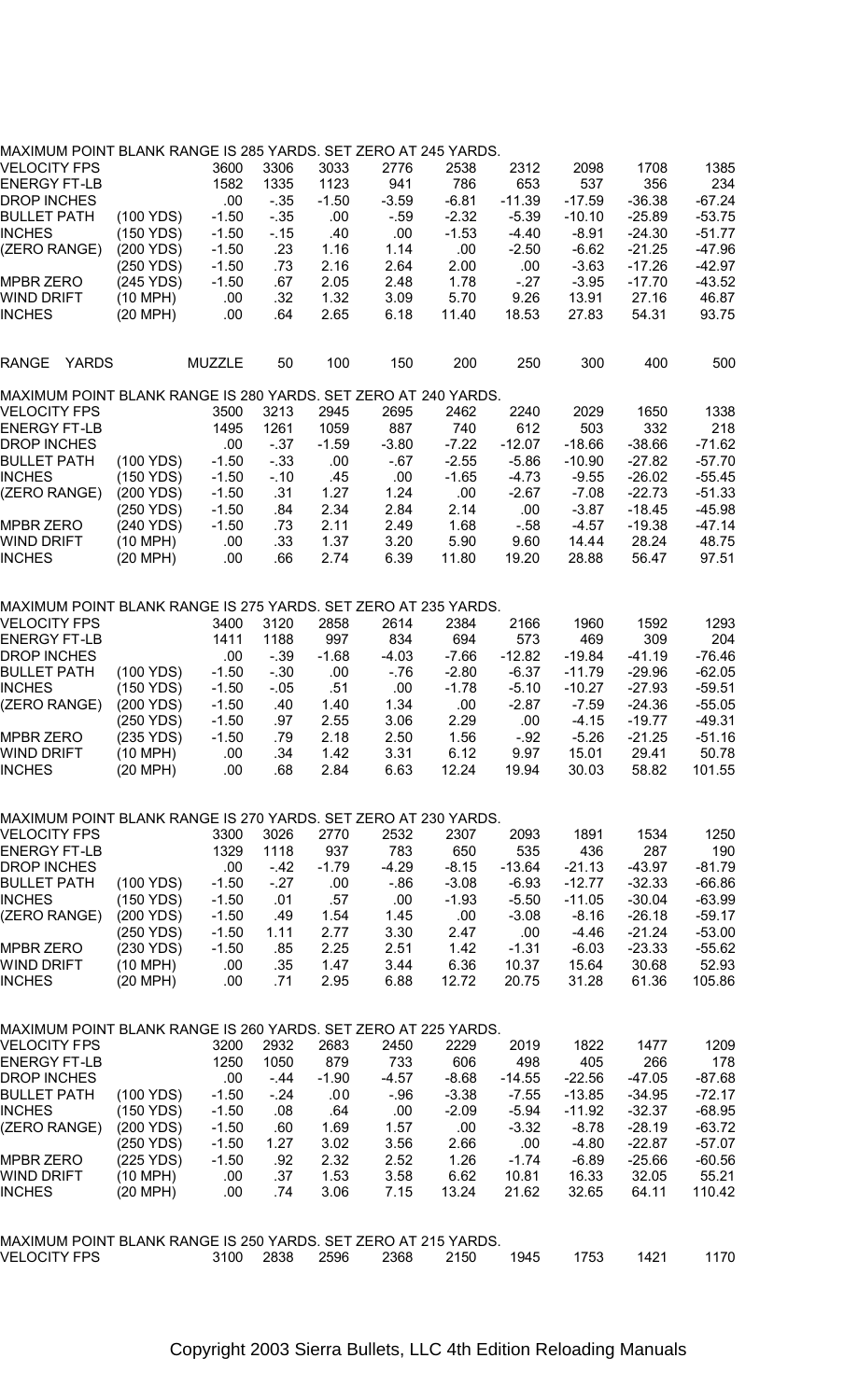| <b>ENERGY FT-LB</b><br>DROP INCHES<br>BULLET PATH<br>INCHES<br>(ZERO RANGE)           | (100 YDS)<br>(150 YDS)<br>(200 YDS)<br>(250 YDS) | 1173<br>.00<br>$-1.50$<br>$-1.50$<br>-1.50<br>$-1.50$ | 984<br>- 47<br>- 21<br>.15<br>.72<br>1.44 | 823<br>$-2.03$<br>.00<br>.72<br>1.86<br>3.29 | 684<br>-4.87<br>-1.08<br>.00.<br>1.71<br>3.86 | 564<br>$-9.27$<br>$-3.72$<br>$-2.27$<br>.00<br>2.87 | 462<br>$-15.56$<br>-8.24<br>-6.43<br>$-3.59$<br>.00 | 375<br>-24.14<br>$-15.06$<br>$-12.89$<br>$-9.48$<br>$-5.17$ | 246<br>-50.47<br>$-37.86$<br>-34.98<br>$-30.43$<br>$-24.68$ | 167<br>-94.20<br>-78.06<br>-74.46<br>$-68.77$<br>$-61.59$ |
|---------------------------------------------------------------------------------------|--------------------------------------------------|-------------------------------------------------------|-------------------------------------------|----------------------------------------------|-----------------------------------------------|-----------------------------------------------------|-----------------------------------------------------|-------------------------------------------------------------|-------------------------------------------------------------|-----------------------------------------------------------|
| MPBR ZERO<br>WIND DRIFT<br>INCHES                                                     | (215 YDS)<br>(10 MPH)<br>(20 MPH)                | -1.50<br>.00<br>.00                                   | .92<br>.38<br>.77                         | 2.26<br>1.59<br>3.19                         | 2.31<br>3.72<br>7.45                          | .80<br>6.90<br>13.81                                | $-2.59$<br>11.30<br>22.59                           | $-8.28$<br>17.08<br>34.15                                   | $-28.82$<br>33.54<br>67.07                                  | $-66.77$<br>57.62<br>115.25                               |
| MAXIMUM POINT BLANK RANGE IS 245 YARDS. SET ZERO AT 210 YARDS.                        |                                                  |                                                       |                                           |                                              |                                               |                                                     |                                                     |                                                             |                                                             |                                                           |
| VELOCITY FPS<br><b>ENERGY FT-LB</b>                                                   |                                                  | 3000<br>1098                                          | 2745<br>920                               | 2509<br>768                                  | 2285<br>637                                   | 2072<br>524                                         | 1871<br>427                                         | 1686<br>347                                                 | 1367<br>228                                                 | 1134<br>157                                               |
| <b>DROP INCHES</b>                                                                    |                                                  | .00.                                                  | - 51                                      | $-2.17$                                      | $-5.21$                                       | $-9.93$                                             | $-16.67$                                            | $-25.90$                                                    | $-54.27$                                                    | $-101.42$                                                 |
| BULLET PATH<br>INCHES                                                                 | (100 YDS)<br>(150 YDS)                           | -1.50<br>$-1.50$                                      | $-17$<br>.23                              | .00<br>.81                                   | $-1.21$<br>.00                                | -4.09<br>$-2.48$                                    | $-9.00$<br>$-6.98$                                  | $-16.39$<br>$-13.97$                                        | -41.10<br>-37.87                                            | $-84.58$<br>$-80.55$                                      |
| (ZERO RANGE)                                                                          | (200 YDS)                                        | $-1.50$                                               | .85                                       | 2.04                                         | 1.86                                          | .00                                                 | $-3.89$                                             | $-10.26$                                                    | -32.92                                                      | -74.36                                                    |
|                                                                                       | (250 YDS)                                        | $-1.50$                                               | 1.63                                      | 3.60                                         | 4.19                                          | 3.11                                                | .00                                                 | $-5.60$                                                     | -26.71                                                      | -66.59                                                    |
| MPBR ZERO<br>WIND DRIFT                                                               | (210 YDS)<br>(10 MPH)                            | $-1.50$<br>.00                                        | .99<br>.40                                | 2.33<br>1.66                                 | 2.29<br>3.88                                  | .57<br>7.22                                         | $-3.17$<br>11.82                                    | $-9.40$<br>17.89                                            | $-31.78$<br>35.13                                           | $-72.93$<br>60.14                                         |
| <b>INCHES</b>                                                                         | (20 MPH)                                         | .00                                                   | .80                                       | 3.32                                         | 7.77                                          | 14.43                                               | 23.64                                               | 35.78                                                       | 70.26                                                       | 120.29                                                    |
| <b>YARDS</b><br>RANGE                                                                 |                                                  | <b>MUZZLE</b>                                         | 50                                        | 100                                          | 150                                           | 200                                                 | 250                                                 | 300                                                         | 400                                                         | 500                                                       |
| MAXIMUM POINT BLANK RANGE IS 240 YARDS. SET ZERO AT 205 YARDS.                        |                                                  |                                                       |                                           |                                              |                                               |                                                     |                                                     |                                                             |                                                             |                                                           |
| VELOCITY FPS                                                                          |                                                  | 2900                                                  | 2653                                      | 2421                                         | 2201                                          | 1993                                                | 1797                                                | 1619                                                        | 1315                                                        | 1102                                                      |
| ENERGY FT-LB<br><b>DROP INCHES</b>                                                    |                                                  | 1026<br>.00.                                          | 859<br>- 54                               | 716<br>$-2.32$                               | 592<br>$-5.59$                                | 485<br>$-10.65$                                     | 394<br>$-17.90$                                     | 320<br>$-27.85$                                             | 211<br>$-58.50$                                             | 148<br>$-109.40$                                          |
| <b>BULLET PATH</b>                                                                    | (100 YDS)                                        | $-1.50$                                               | $-13$                                     | .00                                          | -1.35                                         | $-4.50$                                             | -9.85                                               | $-17.89$                                                    | -44.71                                                      | $-91.79$                                                  |
| INCHES<br>(ZERO RANGE)                                                                | (150 YDS)<br>(200 YDS)                           | $-1.50$<br>$-1.50$                                    | .32<br>.99                                | .90<br>2.25                                  | .00<br>2.02                                   | $-2.70$<br>.00                                      | $-7.59$<br>-4.22                                    | $-15.18$<br>$-11.13$                                        | -41.10<br>$-35.70$                                          | $-87.28$<br>-80.53                                        |
|                                                                                       | (250 YDS)                                        | $-1.50$                                               | 1.84                                      | 3.94                                         | 4.56                                          | 3.37                                                | .00                                                 | $-6.07$                                                     | $-28.95$                                                    | $-72.09$                                                  |
| MPBR ZERO                                                                             | (205 YDS)                                        | $-1.50$                                               | 1.07                                      | 2.41                                         | 2.26                                          | .31                                                 | $-3.83$                                             | $-10.67$                                                    | $-35.09$                                                    | $-79.76$                                                  |
| WIND DRIFT<br>INCHES                                                                  | (10 MPH)<br>(20 MPH)                             | .00<br>.00                                            | .42<br>.83                                | 1.73<br>3.46                                 | 4.06<br>8.11                                  | 7.55<br>15.11                                       | 12.40<br>24.79                                      | 18.77<br>37.53                                              | 36.83<br>73.66                                              | 62.74<br>125.49                                           |
|                                                                                       |                                                  |                                                       |                                           |                                              |                                               |                                                     |                                                     |                                                             |                                                             |                                                           |
| MAXIMUM POINT BLANK RANGE IS 235 YARDS. SET ZERO AT 200 YARDS.<br><b>VELOCITY FPS</b> |                                                  | 2800                                                  | 2560                                      | 2333                                         | 2118                                          | 1915                                                | 1726                                                | 1554                                                        | 1265                                                        | 1072                                                      |
| ENERGY FT-LB                                                                          |                                                  | 957                                                   | 800                                       | 665                                          | 548                                           | 447                                                 | 363                                                 | 294                                                         | 195                                                         | 140                                                       |
| DROP INCHES                                                                           |                                                  | .00.                                                  | - 58                                      | $-2.49$                                      | $-6.00$                                       | $-11.45$                                            | $-19.28$                                            | $-30.03$                                                    | $-63.21$                                                    | $-118.22$                                                 |
| BULLET PATH<br>INCHES                                                                 | (100 YDS)<br>(150 YDS)                           | $-1.50$<br>$-1.50$                                    | $-0.9$<br>.42                             | .00<br>1.01                                  | $-1.51$<br>.00                                | $-4.97$<br>$-2.95$                                  | $-10.80$<br>$-8.28$                                 | $-19.56$<br>$-16.53$                                        | $-48.75$<br>$-44.71$                                        | $-99.76$<br>$-94.72$                                      |
| (ZERO RANGE)                                                                          | (200 YDS)                                        | $-1.50$                                               | 1.16                                      | 2.48                                         | 2.21                                          | .00                                                 | $-4.59$                                             | $-12.10$                                                    | -38.81                                                      | -87.34                                                    |
|                                                                                       | (250 YDS)                                        | $-1.50$                                               | 2.07                                      | 4.32                                         | 4.97                                          | 3.67                                                | .00                                                 | $-6.60$                                                     | -31.46                                                      | $-78.16$                                                  |
| MPBR ZERO<br>WIND DRIFT                                                               | (200 YDS)<br>(10 MPH)                            | $-1.50$<br>.00                                        | 1.16<br>.43                               | 2.48<br>1.80                                 | 2.21<br>4.25                                  | .00<br>7.93                                         | -4.59<br>13.02                                      | $-12.10$<br>19.72                                           | -38.81<br>38.64                                             | -87.34<br>65.41                                           |
| <b>INCHES</b>                                                                         | $(20$ MPH)                                       | .00                                                   | .86                                       | 3.60                                         | 8.49                                          | 15.85                                               | 26.05                                               | 39.44                                                       | 77.28                                                       | 130.81                                                    |
| MAXIMUM POINT BLANK RANGE IS 225 YARDS. SET ZERO AT 190 YARDS.                        |                                                  |                                                       |                                           |                                              |                                               |                                                     |                                                     |                                                             |                                                             |                                                           |
| VELOCITY FPS                                                                          |                                                  | 2700                                                  | 2466                                      | 2243                                         | 2033                                          | 1834                                                | 1653                                                | 1488                                                        | 1216                                                        | 1044                                                      |
| ENERGY FT-LB                                                                          |                                                  | 890                                                   | 742                                       | 614                                          | 504                                           | 411                                                 | 333                                                 | 270                                                         | 180                                                         | 133                                                       |
| DROP INCHES<br>BULLET PATH                                                            | (100 YDS)                                        | .00<br>$-1.50$                                        | $-63$<br>$-0.03$                          | $-2.69$<br>.00                               | $-6.48$<br>$-1.70$                            | $-12.37$<br>$-5.50$                                 | $-20.86$<br>$-11.89$                                | $-32.53$<br>$-21.48$                                        | $-68.60$<br>$-53.36$                                        | $-128.19$<br>$-108.76$                                    |
| INCHES                                                                                | (150 YDS)                                        | $-1.50$                                               | .53                                       | 1.13                                         | .00                                           | $-3.24$                                             | $-9.07$                                             | $-18.08$                                                    | -48.83                                                      | $-103.11$                                                 |
| (ZERO RANGE)                                                                          | (200 YDS)                                        | $-1.50$                                               | 1.34                                      | 2.75                                         | 2.43                                          | .00                                                 | $-5.02$                                             | $-13.22$                                                    | -42.35                                                      | $-95.01$                                                  |
| <b>MPBR ZERO</b>                                                                      | (250 YDS)<br>(190 YDS)                           | $-1.50$<br>$-1.50$                                    | 2.35<br>1.16                              | 4.76<br>2.40                                 | 5.44<br>1.90                                  | 4.01<br>$-71$                                       | .00<br>$-5.91$                                      | $-7.20$<br>$-14.29$                                         | -34.33<br>-43.78                                            | $-84.98$<br>$-96.79$                                      |
| WIND DRIFT<br>INCHES                                                                  | (10 MPH)<br>(20 MPH)                             | .00<br>.00                                            | .45<br>.91                                | 1.90<br>3.80                                 | 4.48<br>8.96                                  | 8.37<br>16.75                                       | 13.76<br>27.52                                      | 20.82<br>41.64                                              | 40.66<br>81.31                                              | 68.23<br>136.46                                           |
|                                                                                       |                                                  |                                                       |                                           |                                              |                                               |                                                     |                                                     |                                                             |                                                             |                                                           |
| MAXIMUM POINT BLANK RANGE IS 215 YARDS. SET ZERO AT 185 YARDS.                        |                                                  |                                                       |                                           |                                              |                                               |                                                     |                                                     |                                                             |                                                             |                                                           |
| VELOCITY FPS<br>ENERGY FT-LB                                                          |                                                  | 2600<br>825                                           | 2371<br>686                               | 2153<br>566                                  | 1948<br>463                                   | 1756<br>376                                         | 1581<br>305                                         | 1423<br>247                                                 | 1172<br>167                                                 | 1019<br>126                                               |
| DROP INCHES                                                                           |                                                  | .00                                                   | - 68                                      | $-2.90$                                      | -7.01                                         | $-13.41$                                            | $-22.63$                                            | $-35.35$                                                    | $-74.63$                                                    | $-139.20$                                                 |
| BULLET PATH                                                                           | (100 YDS)                                        | $-1.50$                                               | .02                                       | .00                                          | $-1.90$                                       | $-6.10$                                             | $-13.13$                                            | $-23.64$                                                    | -58.52                                                      | $-118.69$                                                 |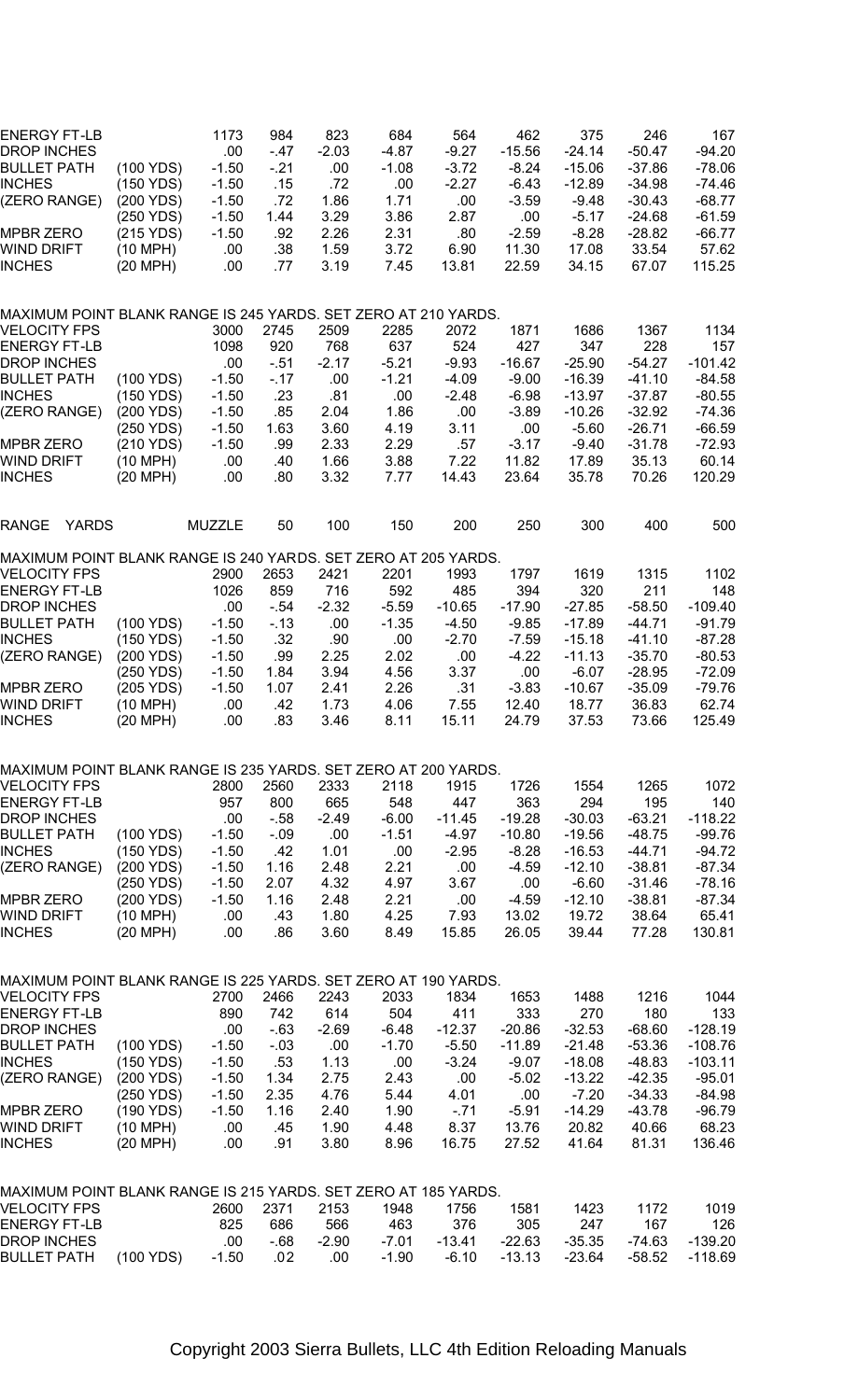| INCHES<br>(ZERO RANGE)                                                         | (150 YDS)<br>(200 YDS)                         | $-1.50$<br>$-1.50$               | .66<br>1.55                | 1.27<br>3.05                 | .00<br>2.67                  | $-3.57$<br>.00                   | $-9.96$<br>$-5.50$               | $-19.83$<br>$-14.48$                | $-53.45$<br>$-46.32$                   | $-112.35$<br>$-103.43$                   |
|--------------------------------------------------------------------------------|------------------------------------------------|----------------------------------|----------------------------|------------------------------|------------------------------|----------------------------------|----------------------------------|-------------------------------------|----------------------------------------|------------------------------------------|
| MPBR ZERO<br>WIND DRIFT<br><b>INCHES</b>                                       | (250 YDS)<br>(185 YDS)<br>(10 MPH)<br>(20 MPH) | $-1.50$<br>$-1.50$<br>.00<br>.00 | 2.65<br>1.26<br>.48<br>.96 | 5.25<br>2.47<br>2.01<br>4.02 | 5.97<br>1.80<br>4.74<br>9.49 | 4.40<br>$-1.16$<br>8.87<br>17.73 | .00<br>$-6.95$<br>14.56<br>29.11 | -7.89<br>$-16.22$<br>22.01<br>44.01 | $-37.52$<br>$-48.64$<br>42.76<br>85.52 | $-92.44$<br>$-106.33$<br>71.05<br>142.10 |
|                                                                                |                                                |                                  |                            |                              |                              |                                  |                                  |                                     |                                        |                                          |
| MAXIMUM POINT BLANK RANGE IS 210 YARDS. SET ZERO AT 180 YARDS.<br>VELOCITY FPS |                                                | 2500                             | 2276                       | 2063                         | 1863                         | 1679                             | 1511                             | 1361                                | 1131                                   | 996                                      |
| ENERGY FT-LB                                                                   |                                                | 763                              | 632                        | 520                          | 424                          | 344                              | 278                              | 226                                 | 156                                    | 121                                      |
| DROP INCHES<br>BULLET PATH                                                     | (100 YDS)                                      | .00<br>$-1.50$                   | $-73$<br>.09               | $-3.15$<br>.00               | $-7.61$<br>$-2.14$           | $-14.58$<br>$-6.78$              | $-24.64$                         | $-38.52$                            | $-81.39$<br>$-64.30$                   | $-151.34$<br>$-129.60$                   |
| INCHES                                                                         | (150 YDS)                                      | $-1.50$                          | .80                        | 1.42                         | .00                          | $-3.93$                          | $-14.52$<br>$-10.96$             | $-26.08$<br>$-21.80$                | $-58.60$                               | $-122.48$                                |
| (ZERO RANGE)                                                                   | (200 YDS)                                      | $-1.50$                          | 1.79                       | 3.39                         | 2.95                         | .00                              | $-6.04$                          | $-15.90$                            | $-50.73$                               | $-112.64$                                |
| MPBR ZERO                                                                      | (250 YDS)<br>(180 YDS)                         | $-1.50$<br>$-1.50$               | 3.00<br>1.37               | 5.81<br>2.55                 | 6.58<br>1.69                 | 4.83<br>$-1.68$                  | .00<br>$-8.15$                   | $-8.65$<br>$-18.43$                 | $-41.07$<br>$-54.10$                   | $-100.56$<br>$-116.85$                   |
| WIND DRIFT                                                                     | (10 MPH)                                       | .00                              | .51                        | 2.13                         | 5.03                         | 9.40                             | 15.42                            | 23.28                               | 44.93                                  | 73.82                                    |
| INCHES                                                                         | (20 MPH)                                       | .00                              | 1.02                       | 4.26                         | 10.06                        | 18.81                            | 30.84                            | 46.55                               | 89.86                                  | 147.63                                   |
| MAXIMUM POINT BLANK RANGE IS 200 YARDS. SET ZERO AT 170 YARDS.                 |                                                |                                  |                            |                              |                              |                                  |                                  |                                     |                                        |                                          |
| <b>VELOCITY FPS</b><br>ENERGY FT-LB                                            |                                                | 2400<br>703                      | 2181<br>580                | 1974<br>475                  | 1779<br>386                  | 1603<br>313                      | 1443<br>254                      | 1302<br>207                         | 1094<br>146                            | 974<br>115                               |
| DROP INCHES                                                                    |                                                | .00                              | $-80$                      | $-3.42$                      | $-8.29$                      | $-15.90$                         | $-26.91$                         | $-42.10$                            | $-88.93$                               | $-164.66$                                |
| BULLET PATH<br>INCHES                                                          | (100 YDS)<br>(150 YDS)                         | $-1.50$<br>$-1.50$               | .17<br>.97                 | .00<br>1.60                  | $-2.40$<br>.00               | $-7.55$<br>$-4.35$               | $-16.10$<br>$-12.09$             | $-28.83$<br>$-24.02$                | $-70.74$<br>$-64.33$                   | $-141.54$<br>$-133.53$                   |
| (ZERO RANGE)                                                                   | (200 YDS)                                      | $-1.50$                          | 2.05                       | 3.78                         | 3.26                         | .00                              | $-6.66$                          | $-17.50$                            | $-55.63$                               | $-122.66$                                |
|                                                                                | (250 YDS)                                      | $-1.50$                          | 3.39                       | 6.44                         | 7.26                         | 5.32                             | .00.                             | $-9.51$                             | -44.98                                 | $-109.34$                                |
| MPBR ZERO<br>WIND DRIFT                                                        | (170 YDS)<br>(10 MPH)                          | $-1.50$<br>.00                   | 1.37<br>.54                | 2.41<br>2.26                 | 1.22<br>5.35                 | $-2.73$<br>9.98                  | $-10.07$<br>16.35                | $-21.59$<br>24.62                   | $-61.09$<br>47.11                      | $-129.48$<br>76.47                       |
| INCHES                                                                         | (20 MPH)                                       | .00                              | 1.08                       | 4.52                         | 10.70                        | 19.96                            | 32.69                            | 49.24                               | 94.23                                  | 152.94                                   |
| <b>YARDS</b><br>RANGE                                                          |                                                | <b>MUZZLE</b>                    | 50                         | 100                          | 150                          | 200                              | 250                              | 300                                 | 400                                    | 500                                      |
| MAXIMUM POINT BLANK RANGE IS 195 YARDS. SET ZERO AT 165 YARDS.                 |                                                |                                  |                            |                              |                              |                                  |                                  |                                     |                                        |                                          |
| VELOCITY FPS<br>ENERGY FT-LB                                                   |                                                | 2300<br>645                      | 2086<br>531                | 1884<br>433                  | 1698<br>352                  | 1528<br>285                      | 1377<br>231                      | 1246<br>189                         | 1061<br>137                            | 953<br>110                               |
| DROP INCHES                                                                    |                                                | .00                              | $-87$                      | $-3.74$                      | $-9.06$                      | $-17.41$                         | $-29.48$                         | $-46.15$                            | $-97.36$                               | $-179.27$                                |
| BULLET PATH<br>INCHES                                                          | (100 YDS)<br>(150 YDS)                         | $-1.50$<br>$-1.50$               | .25<br>1.15                | .00<br>1.80                  | $-2.70$<br>.00.              | -8.43<br>$-4.82$                 | $-17.89$<br>$-13.38$             | -31.94<br>$-26.53$                  | $-77.90$<br>$-70.69$                   | $-154.58$<br>$-145.56$                   |
| (ZERO RANGE)                                                                   | (200 YDS)                                      | $-1.50$                          | 2.36                       | 4.21                         | 3.62                         | .00                              | $-7.35$                          | $-19.29$                            | $-61.04$                               | $-133.50$                                |
|                                                                                | (250 YDS)                                      | $-1.50$                          | 3.83                       | 7.15                         | 8.03                         | 5.88                             | .00.                             | $-10.47$                            | -49.28                                 | $-118.80$                                |
| MPBR ZERO<br>WIND DRIFT                                                        | (165 YDS)<br>(10 MPH)                          | $-1.50$<br>.00                   | 1.49<br>.57                | 2.47<br>2.41                 | 1.00<br>5.69                 | $-3.49$<br>10.60                 | $-11.71$<br>17.33                | $-24.53$<br>26.03                   | $-68.02$<br>49.27                      | $-142.23$<br>78.98                       |
| INCHES                                                                         | (20 MPH)                                       | .00                              | 1.15                       | 4.82                         | 11.39                        | 21.21                            | 34.66                            | 52.05                               | 98.53                                  | 157.95                                   |
| MAXIMUM POINT BLANK RANGE IS 190 YARDS. SET ZERO AT 160 YARDS.                 |                                                |                                  |                            |                              |                              |                                  |                                  |                                     |                                        |                                          |
| <b>VELOCITY FPS</b>                                                            |                                                | 2200                             | 1991                       | 1796                         | 1618                         | 1456                             | 1313                             | 1194                                | 1032                                   | 933                                      |
| <b>ENERGY FT-LB</b><br>DROP INCHES                                             |                                                | 590<br>.00                       | 484<br>$-95$               | 393<br>$-4.10$               | 319<br>$-9.94$               | 259<br>$-19.12$                  | 210<br>-32.41                    | 174<br>-50.74                       | 130<br>106.73                          | 106<br>$-195.22$                         |
| BULLET PATH                                                                    | (100 YDS)                                      | $-1.50$                          | .35                        | .00.                         | $-3.05$                      | $-9.43$                          | $-19.91$                         | $-35.45$                            | -85.84                                 | $-168.74$                                |
| INCHES<br>(ZERO RANGE)                                                         | (150 YDS)                                      | $-1.50$                          | 1.36                       | 2.03                         | .00                          | $-5.36$                          | $-14.83$<br>$-8.13$              | $-29.35$                            | $-77.71$<br>$-66.99$                   | $-158.58$<br>$-145.17$                   |
|                                                                                | (200 YDS)<br>(250 YDS)                         | $-1.50$<br>$-1.50$               | 2.70<br>4.33               | 4.71<br>7.97                 | 4.02<br>8.90                 | .00<br>6.51                      | .00                              | $-21.31$<br>$-11.55$                | $-53.98$                               | $-128.91$                                |
| MPBR ZERO                                                                      | (160 YDS)                                      | $-1.50$                          | 1.61                       | 2.52                         | .73                          | -4.38                            | $-13.61$                         | $-27.88$                            | $-75.75$                               | $-156.13$                                |
| WIND DRIFT<br><b>INCHES</b>                                                    | (10 MPH)<br>(20 MPH)                           | .00<br>.00                       | .61<br>1.22                | 2.57<br>5.14                 | 6.06<br>12.12                | 11.27<br>22.53                   | 18.37<br>36.73                   | 27.47<br>54.93                      | 51.32<br>102.63                        | 81.26<br>162.52                          |
| MAXIMUM POINT BLANK RANGE IS 180 YARDS. SET ZERO AT 150 YARDS.                 |                                                |                                  |                            |                              |                              |                                  |                                  |                                     |                                        |                                          |
| <b>VELOCITY FPS</b>                                                            |                                                | 2100                             | 1897                       | 1710                         | 1539                         | 1386                             | 1254                             | 1147                                | 1005                                   | 914                                      |
| ENERGY FT-LB                                                                   |                                                | 538                              | 439                        | 357                          | 289                          | 234                              | 192                              | 160                                 | 123                                    | 102                                      |
| DROP INCHES<br>BULLET PATH                                                     | (100 YDS)                                      | .00<br>$-1.50$                   | $-1.04$<br>.46             | $-4.51$<br>.00.              | $-10.95$<br>$-3.44$          | $-21.08$<br>$-10.56$             | $-35.74$<br>$-22.21$             | $-55.93$<br>$-39.40$                | 117.13<br>$-94.59$                     | $-212.62$<br>$-184.07$                   |
| <b>INCHES</b>                                                                  | (150 YDS)                                      | $-1.50$                          | 1.61                       | 2.29                         | .00                          | $-5.97$                          | $-16.48$                         | $-32.52$                            | -85.42                                 | $-172.60$                                |
| (ZERO RANGE)                                                                   | (200 YDS)<br>(250 YDS)                         | $-1.50$<br>$-1.50$               | 3.10<br>4.90               | 5.28<br>8.89                 | 4.48<br>9.89                 | .00<br>7.21                      | $-9.01$<br>.00                   | $-23.56$<br>$-12.74$                | $-73.47$<br>$-59.05$                   | $-157.67$<br>$-139.64$                   |
|                                                                                |                                                |                                  |                            |                              |                              |                                  |                                  |                                     |                                        |                                          |